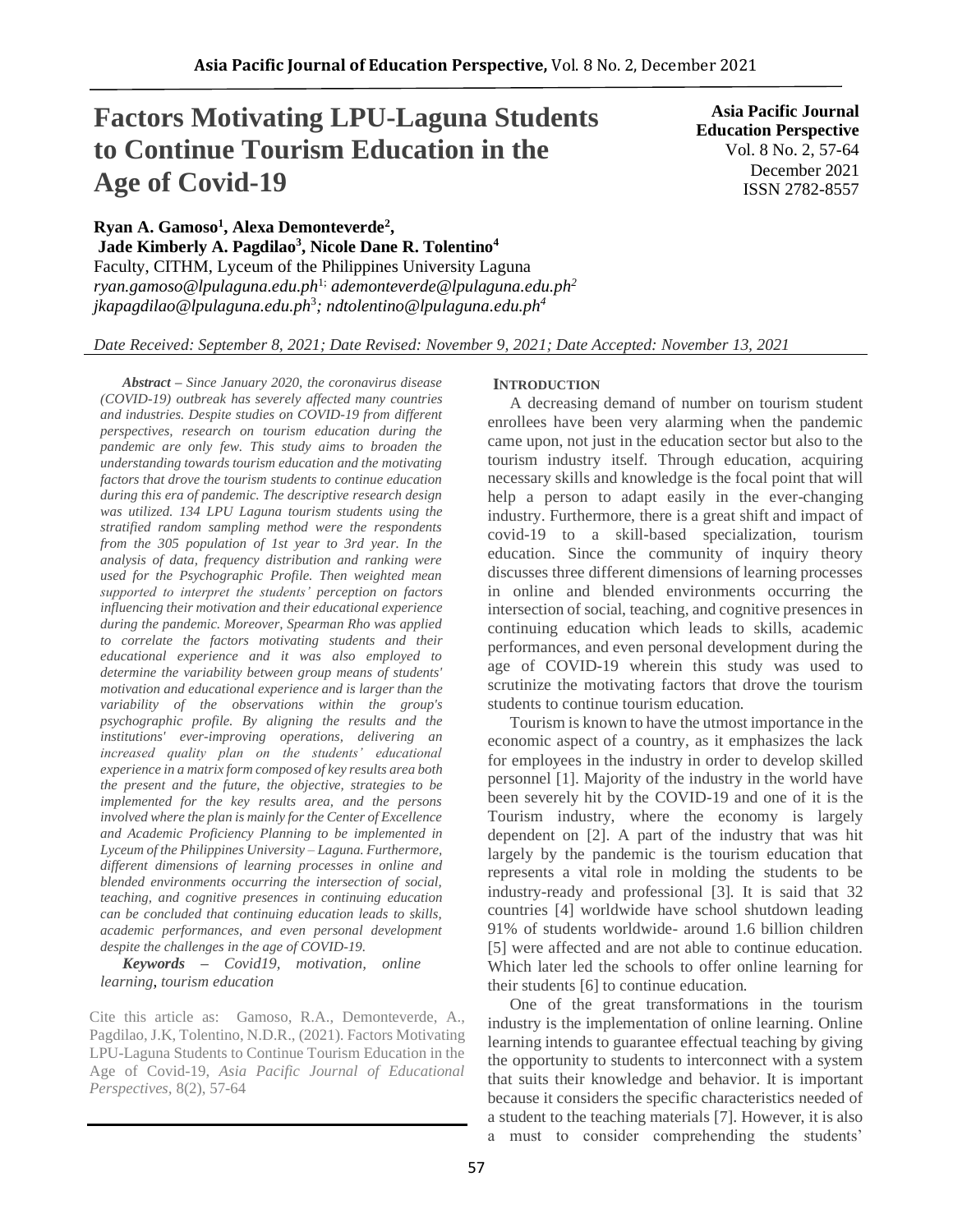perception in the engagement to online learning [8] and to understand the psychographic profile of students, because it will be dealing with their perception on the factors that influence their motivation in continuing education, in line with this is their educational experience in this time of pandemic especially to the less fortunate who is also adapting to online learning [9].

This study was conducted to broaden the understanding towards education of tourism students during this unprecedented time of pandemic since there are only few studies like this in the tourism academe. It was designed to understand what motivates the tourism students to continue tourism education due to the fact the number of tourism enrollees decreased from 336 to 306 from the last term's population of LPU Laguna tourism students.

### **OBJECTIVES OF THE STUDY**

This study aims to examine the various factors motivating LPU Laguna students to continue tourism education in the age of covid-19. Specifically, determine the psychographic profile of the respondents in terms of: Personality, Attitudes; and Lifestyles; determine the students' perception on the factors that influence their motivation in continuing education in terms of: Class and Curriculum Structure, Teacher Behavior and Personality, Teaching Methods, Learning Environment, Parental Habits and Involvement, Family Issues and Instability, Peer Relationships and Assessment; determine the students' educational experience in this time of pandemic in terms of: Social Presence, Teaching Presence and Cognitive Presence. Also, correlate the factors motivating students to continue tourism education to their educational experience and determine the significant relationship between students' motivation and educational experience when grouped according to psychographic profile. Lastly, propose an increased quality plan on the students' educational experience.

### **MATERIALS AND METHODS**

The descriptive research design was used to identify what motivates the tourism students to continue their education at this time of pandemic. The respondents of this study were the 134 tourism students from Lyceum of the Philippines University Laguna. This was determined using the G-Power version 3.1.9.2. The researchers were able to identify the respondents using the stratified random sampling method. The instrument used in this study is a researcher-made questionnaire that underwent a pilot testing that resulted to a Cronbach alpha result of 0.90 which signifies that the questionnaire has excellent consistency in results. The researchers made sure that there is a consent or data privacy act attached to the start

of the questionnaire to let the respondents know of their rights to continue or withdraw from participating. The online survey was disseminated using Microsoft Forms. The statistical tools used in this study were Frequency and Ranking, Weighted Mean, and Spearman Rho for the significant relationship.

## **RESULTS AND DISCUSSION**

Table 1. Personality

| <b>Personality</b>                                                                                                                                              |     | Rank          | $\frac{0}{0}$ |
|-----------------------------------------------------------------------------------------------------------------------------------------------------------------|-----|---------------|---------------|
| I am a people person; I get along well with others.                                                                                                             | 104 | 4             | 78%           |
| I am open to new learnings and new experiences in<br>the everchanging tourism education and industry.                                                           | 113 | 1             | 84%           |
| I am dependable and responsible; I accept<br>responsibilities as this will hone me in becoming<br>the person I need to be when I enter the Tourism<br>industry. | 100 | 5             | 75%           |
| I see myself resilient.                                                                                                                                         | 97  | 6             | 71%           |
| I am cooperative and have a sense of teamwork<br>because I know I will be in a workplace where<br>teamwork is much needed.                                      | 108 | $\mathcal{R}$ | 81%           |
| I am open to criticism and corrections for the<br>benefit of improving myself and the betterment.                                                               | 111 | っ             | 83%           |

The Personality Table 1 under Psychographic Profile shows the different responses from the Tourism Students, this is considered effectual to know the preferences of the respondents, as it shows the character of an individual [10]. Along with this, it helps define the type of personality of the students taking up tourism and on how this affects their decision making and motivation to continue tourism education despite their situation during this pandemic. The 84% of the respondents said, they are *open to new learnings and new experiences in the everchanging tourism education and industry* which shows a great number of interests from the students who are willing to be honed by their professors in becoming better tourism practitioners. This is one of the important positive signs that a person is wanting to grow and becoming better. Personal experiences are also considered one of the factors on how a person is developed when it comes to decision making.

Then 83% of the respondents then responded to the following statement that they are *open to criticism and corrections for the benefit of improving themselves and the betterment*, ranked as the second highest, while 81% of them are *cooperative and have a sense of teamwork because they know that they will be in a workplace where teamwork is much needed*, ranked as the third highest then 78% of the respondents says that *they are a people person and get along well with others*, ranked as the fourth highest, while 75% of them says that *they are dependable and responsible; they accept responsibilities as that will hone them in becoming the person they need to be when they enter the Tourism industry,* ranked as the fifth in the list.

Lastly, 71% of them *sees themselves as resilient,*  which ranked last shows that the students were still learning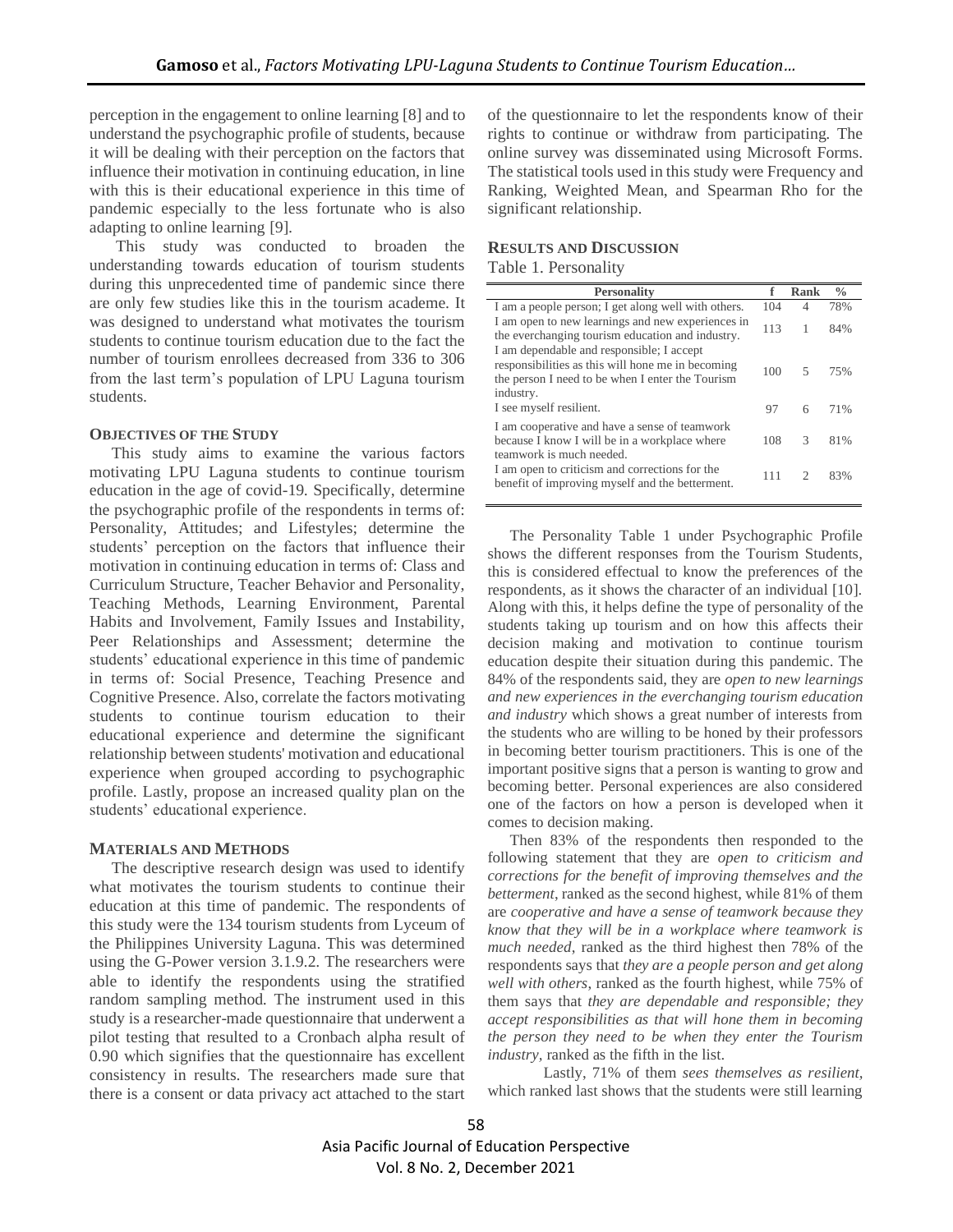to move through, since some could be stuck from their experiences, and some could be trying to still control the quality of their works. A perceive of sense of control on things shows a good effect since this helps value the quality of works and trying to make it better. In doing such, this allows an individual to advance through their level of expertise.

Table 2. Attitude

| <b>Attitude</b>                           | F   | Rank                   | $\frac{0}{0}$ |
|-------------------------------------------|-----|------------------------|---------------|
| Education keeps my attention — I am       | 94  | 3                      | 70%           |
| eager to finish.                          |     |                        |               |
| I am interested in the Tourism            | 106 |                        | 79%           |
| program.                                  |     |                        |               |
| It is worth while taking time to study    | 90  | 4                      | 67%           |
| tourism.                                  |     |                        |               |
| I see the program as a useful tool for    | 105 | $\mathfrak{D}_{\cdot}$ | 78%           |
| my future opportunities.                  |     |                        |               |
| Engaging activities and events grab       | 79  | 5                      | 59%           |
| my attention.                             |     |                        |               |
| I am eager to participate on discussions. | 66  |                        | 49%           |

The Table 2 Attitude under Psychographic Profile category shows the different responses from the students taking up Tourism based on attitude upon choosing tourism education. This could also mean that the students are sometimes carried away by their feelings and emotions when deciding important things in their life. Attitude helps focus on achieving the goals and increases the connection with other people, especially on the students [11].

The 79% of the respondents says that *they are interested in the Tourism program,* ranked as the highest among the six statements. This shows that the students do really want to take tourism program as their desired college course. Tourism education is considered one of the most chosen programs in higher education, it shows the fact that tourism helps develop the students to establish a relevant career in the future. Students see that taking up tourism program for higher education can help support and sustain the actions and changes in the tourism industry

Following the highest, 78% of them says, *they see the program as a useful tool for their future opportunities*. Meanwhile, 70% responded that *education keeps their attention and that they are eager to finish.* Next on the rank with 67%, states that *it is worth while taking time to study tourism,* and on the fifth spot with 59% of them says *engaging activities and events grab their attention.* Lastly, 66% of the respondents says, *they are eager to participate on discussions* shows that hospitality attitude is one of the vital things that makes the tourism industry functioning. In conformity to these results, Relationship with other people especially on the students' perspective helps develop a positive attitude in decision making and motivation on continuing education [12].

The Table 3 shows Lifestyle table on different responses from tourism students. From the table, 82% responded that *they attend class regularly,* this represents the students who value their education even in online set up.

Table 3. Lifestyle

| <b>Lifestyle</b>                           | f   | <b>Rank</b>   | $\frac{0}{0}$ |
|--------------------------------------------|-----|---------------|---------------|
| I document my progress in every school     | 75  | 4             | 56%           |
| requirement I do.                          |     |               |               |
| I ensure that my checklists, marking       | 92  | $\mathcal{R}$ | 69%           |
| schemes, and achievement charts are always |     |               |               |
| updated.                                   |     |               |               |
| I assess myself and set learning goals for | 100 | 2             | 75%           |
| myself.                                    |     |               |               |
| I take the current learning outcomes and   | 74  | 5             | 55%           |
| standards for the curriculum and current   |     |               |               |
| units of study into account.               |     |               |               |
| I do my school-works as soon as they were  | 70  | 6             | 52%           |
| given by the professor.                    |     |               |               |
| I attend class regularly.                  | 110 | 1             | 82%           |
| I study ahead of time for my examinations. | 66  | 7             | 49%           |

Attending classes as part of their lifestyle of daily routine is best to practice as young as possible so that it could provide a positive result when the students have landed in their desired careers [13]. Meanwhile, 75% responded that *they assess themselves and set learning goals for themselves,*  ranked as the 2nd, followed by 69% that says *they ensure that their checklists, marking schemes, and achievement charts are always updated.* On the fourth rank with 56% of the respondents says that *they document their progress in every school requirement they do,* while 55% of them responded that *they take the current learning outcomes and standards for the curriculum and current units of study into account*, next on the sixth spot with 52% of them says that *they do their school-works as soon as they were given by the professor.* The least number of responses with 49% says that *they study ahead of time for their examinations* which was positioned on the last rank. This shows the students value their day-to-day lecture or sessions. Experiences and lifestyle were presented in a report that it is one of the factors or reasons for affecting a students' performance [14]. Daily exercises from the lectures helps in honing the student to become industry involved, moreover academic achievement from the activities done daily helps instills knowledge and skills to the students.

Table 4. Students' perception on the factors that influence their motivation in continuing education

| <b>Learning Environment</b>   | WM   | VI                    | Rank |
|-------------------------------|------|-----------------------|------|
| Class and Curriculum          | 3.29 | Agree                 | 6    |
| Structure                     |      |                       |      |
| Teacher Personality and       | 3.48 | Agree                 | 3    |
| <b>Behavior</b>               |      |                       |      |
| <b>Teaching Methods</b>       | 3.68 | <b>Strongly Agree</b> | 1    |
| Learning Environment          | 3.21 | Agree                 |      |
| Parental Habits and           | 3.62 | <b>Strongly Agree</b> | 2    |
| Involvement                   |      |                       |      |
| Family Issues and Instability | 2.86 | Agree                 | 8    |
| Peer Relationships            | 3.37 | Agree                 |      |
| Assessment                    | 3.36 | Agree                 | 5    |
| <b>Overall Composite Mean</b> | 3.36 | Agree                 |      |

Among the eight given factors, teaching methods ranked the highest (3.68) with a verbal interpretation of

59 Asia Pacific Journal of Education Perspective Vol. 8 No. 2, December 2021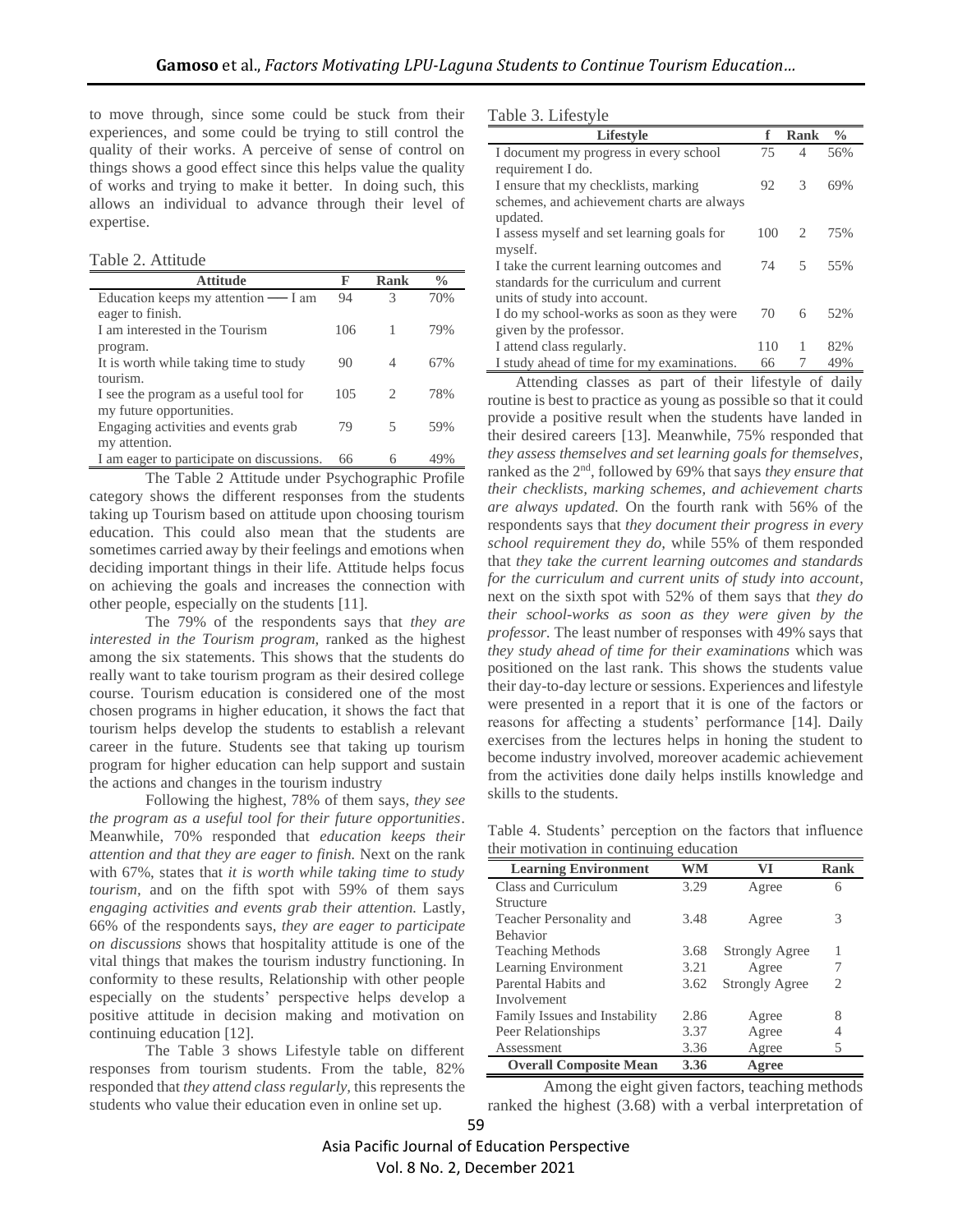strongly agree which means teaching methods have been found essential and beneficial for the students' development since acquiring both knowledge and skills can help hone the students to become equipped and prepared once they have entered the tourism industry [15]. The difference in the teaching methods applied by educators strongly affects the learning progress of a student, the more it is active, the more a student is likely to be inclined to learn more.

Teaching methods ranked the highest (3.68) with a verbal interpretation of strongly agree. Teaching methods have been found essential and beneficial for the students' development, since acquiring both knowledge and skills can help hone the students to become equipped and prepared once they have entered the tourism industry. In addition, parental habits and involvement (3.62) ranked second among eight with also has a verbal interpretation of strongly agree from the respondents. From the third, the Teacher Behavior and Personality (3.48), Peer Relationships (3.37), Assessment (3.36), Class and Curriculum Structure (3.29), Learning Environment (3.21), and Family Issues Instability (2.86) all had a verbal interpretation of agree by the respondents which signifies that the students are motivated to continue their education with the help of the factors mentioned above.

Most of the time, students are motivated to push through with their academics when they receive support from their family and having issues tends to affect them negatively that causes distraction to their academic performance. The composite average of 3.40 indicates that the students are satisfied with the overall educational experience when it comes to the presence of social, teaching, and cognitive. Social Presence were the highest among other indicators with a weighted average of 3.45 and verbal interpretation of satisfied. The other indicators, Cognitive Presence (3.38) and Teaching Presence (3.37) also has a verbal interpretation of satisfied.

Table 5. Summary table on the students' educational experience

| <b>Indicators</b>             | WM   | VI               | Rank |
|-------------------------------|------|------------------|------|
| Social Presence               | 3.45 | Satisfied        |      |
| <b>Teaching Presence</b>      | 3.37 | Satisfied        | 3    |
| <b>Cognitive Presence</b>     | 3.38 | Satisfied        |      |
| <b>Overall Composite Mean</b> | 3.40 | <b>Satisfied</b> |      |

The students were satisfied with the social presence as it ranked first among the indicators. The importance of social presence is seen in the educational experience of the students because they can be with the people whom they can relate to and be with in college, may it be for academic purposes or for socializing purposes. Social presence that can be felt towards their

teachers can lead to the increased perception of the students in gaining knowledge form the lesson of their teachers [16].

It is evident that there is a significant relationship between the motivating factors to the students with the social presence in terms of Class and Curriculum Structure (p<0.01), Teacher Behavior and Personality (p<0.01), Teaching Methods (p<0.01), Learning Environment (p<0.01), Parental Habits and Involvement  $(p<0.01)$ , Peer Relationships  $(p<0.01)$ , and Assessment  $(p<0.01)$ . Seeing as social presence is perceived to be a vital aspect in the learning experience of the students, it is clearly visible that majority of those factors revolves around the condition of a student inside the school in which it resulted to be significantly related to each other.

Table 6. Correlation of the factors motivating students to continue tourism education to social presence

| <b>Social Presence vs</b>        | rho-<br>value | $p-$<br>value |           |
|----------------------------------|---------------|---------------|-----------|
| Class and Curriculum Structure   | .426          | .000          | S         |
| Teacher Behavior and Personality | .382          | .000          | S         |
| <b>Teaching Methods</b>          | .434          | .000          | S         |
| Learning Environment             | .392          | .000          | S         |
| Parental Habits & Involvement    | .354          | .000          | S         |
| Family Issues & Instability      | $-.034$       | .701          | <b>NS</b> |
| Peer Relationships               | .426          | .000          | S         |
| Assessment                       | .561          | .000          | S         |

*NS-Not Significant; S- Significant*

Inversely, contrary to the other factors, the Family Issues and Instability (-.034) is seen to have no significant relationship to the Social Presence of the educational experience of the students. Improved social presence of the students can be seen in their interaction with the other students, orientation activities, course announcements, and discussion activities that mostly happen inside the school where they develop their interpersonal relationship that positively influences them [17]. There is a significant relationship between the motivating factors of the students with the teaching presence in terms of Class and Curriculum Structure ( $p<0.01$ ), Teacher Behavior and Personality ( $p<0.01$ ), Teaching Methods (p<0.01), Learning Environment  $(p<0.01)$ , Parental Habits and Involvement  $(p<0.01)$ , Peer Relationships (p<0.01), and Assessment (p<0.01). Teaching presence in these factors has significant impact towards the educational experience of the students in this new way of learning. It is also one of the greatest challenges in assessing the effectiveness of learning virtually.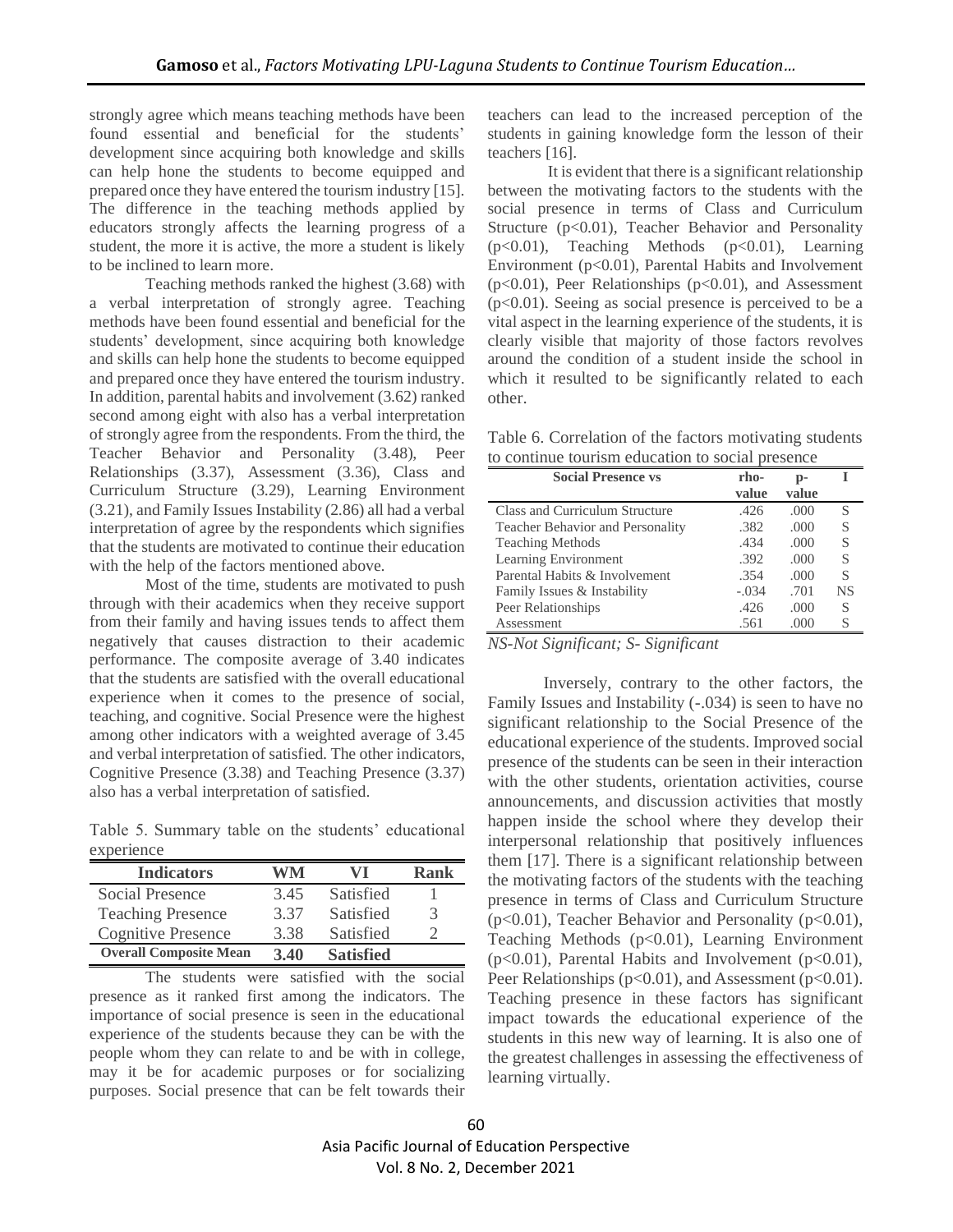| <b>Teaching Presence vs</b>             | rho-<br>value | p-<br>value |           |
|-----------------------------------------|---------------|-------------|-----------|
| Class & Curriculum Structure            | .556          | .000        | S         |
| <b>Teacher Behavior and Personality</b> | .509          | .000        | S         |
| <b>Teaching Methods</b>                 | .320          | .000        | S         |
| Learning Environment                    | .469          | .000        | S         |
| Parental Habits & Involvement           | .320          | .000        | S         |
| Family Issues & Instability             | $-.033$       | .704        | <b>NS</b> |
| Peer Relationships                      | .385          | .000        | S         |
| Assessment                              | .592          | .000        | S         |

Table 7. Correlation of the factors motivating students to continue tourism education to teaching presence

*NS-Not Significant; S- Significant*

There is insignificant relationship between the motivating factors of the students with the teaching presence and Family Issues and Instability (.704). The focus in the teaching presence is only on the studentprofessor relationship in the institution. Students who receive a certain support from their teachers or the faculty members have a significant part in building the self-efficacy of the students that will be a foundation in having sustainable motivation in pursuing tourism education [18]. It is evident that there is a significant relationship with the cognitive presence and the factors that motivates the tourism students in continuing their education namely Class and Curriculum Structure, Teacher Behavior and Personality, Teaching Methods, Learning Environment, Parental Habits and Involvement, Peer Relationships, and assessment with a p-value of .000 each factor.

Table 8. Correlation of the factors motivating students to continue tourism education to cognitive presence

| <b>Cognitive Presence vs</b>     | rho-  | $p-$      |    |
|----------------------------------|-------|-----------|----|
|                                  | value | value     |    |
| Class and Curriculum Structure   | .480  | .000      | S  |
| Teacher Behavior and Personality | .375  | .000      | S  |
| <b>Teaching Methods</b>          | .431  | .000      | S  |
| Learning Environment             | .424  | .000      | S  |
| Parental Habits & Involvement    | .280  | .001      | S  |
| Family Issues & Instability      | .112  | .198      | NS |
| Peer Relationships               | .391  | .000      | S  |
| Assessment                       | .591  | (1)(1)(1) |    |

*NS-Not Significant; S- Significant*

The family issues and instability is seen as not significant relationship with the cognitive presence in their educational experience with a corresponding pvalue of .198 seeing that the student's cognitive presence when it comes to the educational experience is only affected with the learnings from the professors, the lessons, and the experience in accomplishing their academic responsibilities. Development of cognitive from the student's experience in the education is vital

in the overall development and certain transformations in the student [19].

Table 9. Relationships between the motivating factors of the students and their personality

| <b>Personality VS</b>            | rho-    | $p-$  |           |
|----------------------------------|---------|-------|-----------|
|                                  | value   | value |           |
| Class and Curriculum Structure   | $-.015$ | .860  | <b>NS</b> |
| Teacher Behavior and Personality | .090    | .300  | <b>NS</b> |
| <b>Teaching Methods</b>          | .129    | .138  | <b>NS</b> |
| Learning Environment             | .138    | .133  | NS.       |
| Parental Habits & Involvement    | .173    | .046  | S         |
| Family Issues & Instability      | $-.040$ | .649  | NS        |
| Peer Relationships               | .175    | .043  | S         |
| Assessment                       | .122.   | .162  | NS        |

*NS-Not Significant; S- Significant*

It can be gleaned from the table that the Personality of the respondents impacted the factors Parental Habits and Involvement with a p-value of .046 as well as the Peer Relationships together with its pvalue of .043 as they are interpreted as significant to the Personality. Establishing the foundation which build connection to their personality is the first thing to do to achieve the goal and that is what the Parental Habits and Involvement and Peer Relationships are built for, to influence their personality to be motivated.

Table 10. Relationships between the motivating factors of the students and their attitudes

| <b>Attitude VS</b>             | rho-    | p-value |           |
|--------------------------------|---------|---------|-----------|
|                                | value   |         |           |
| Class and Curriculum Structure | .074    | .396    | <b>NS</b> |
| Teacher Behavior & Personality | .151    | .082    | NS.       |
| <b>Teaching Methods</b>        | .204    | .018    | S         |
| Learning Environment           | .194    | .025    | S         |
| Parental Habits & Involvement  | .241    | .005    | S         |
| Family Issues & Instability    | $-.002$ | .984    | <b>NS</b> |
| Peer Relationships             | .125    | .149    | <b>NS</b> |
| Assessment                     | .214    | .013    | S         |

*NS-Not Significant; S- Significant*

It is provided in the table that the attitude of the respondents clearly impacted the factors: Teaching Methods (p=.018), Learning Environment (p=.025), Parental Habits and Involvement (p=.005), and Assessment  $(p=.013)$  as these factors have resulted to be significant to the psychographic profile, specifically the Attitude. Individuals are overwhelmed with their subjective outlook in life and attitudes when making decision [20]. Moreover, the main point is to forecast the students' attitudes and behaviors in continuing tourism education at this of pandemic, whether if they see the worth of continuing or motivational enough for them to pursue this road [21].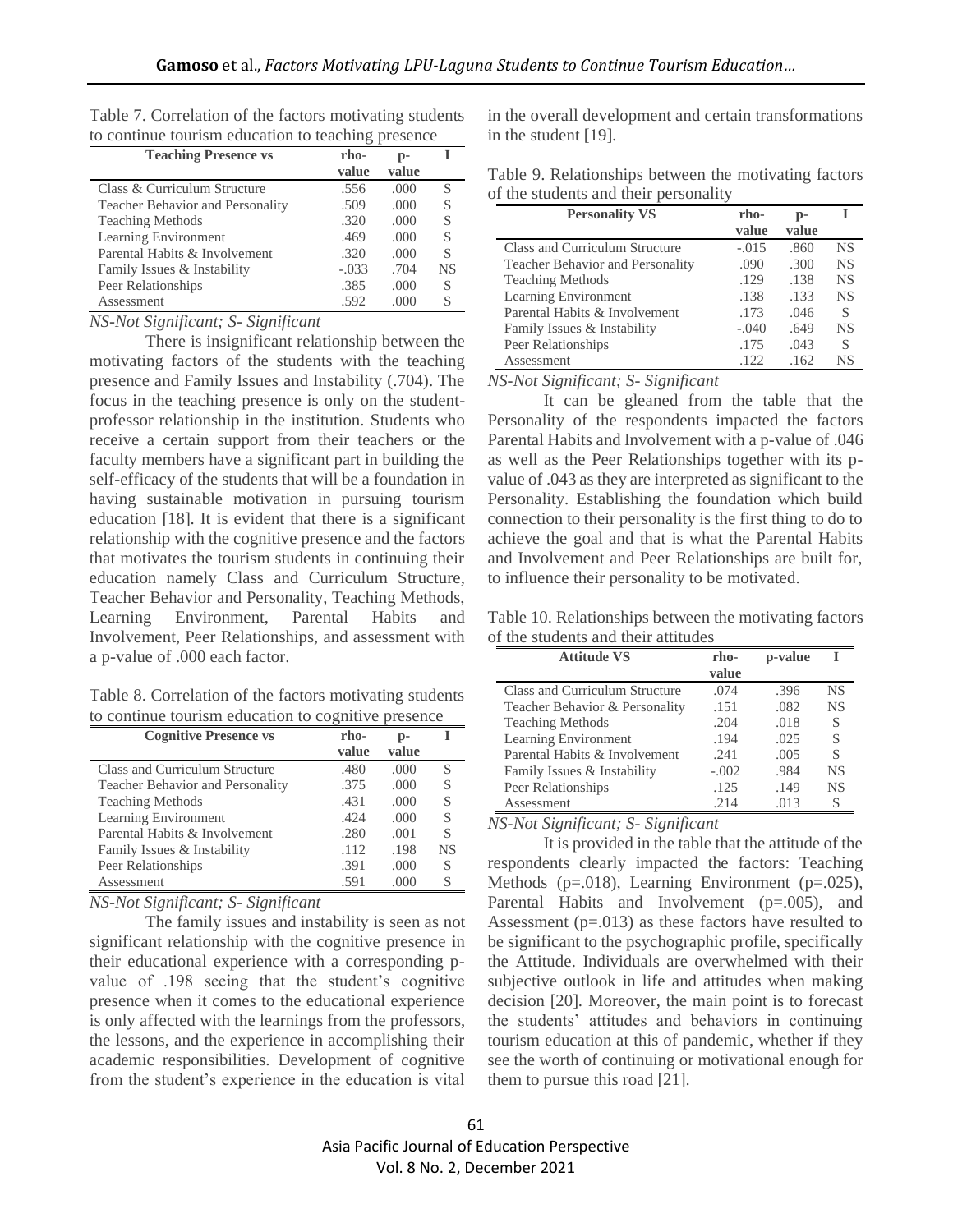| A the students and their mestyle |               |         |           |
|----------------------------------|---------------|---------|-----------|
| <b>Lifestyle VS</b>              | rho-<br>value | p-value |           |
| Class and Curriculum Structure   | .173          | .046    | S         |
| Teacher Behavior and Personality | .192          | .026    | S         |
| <b>Teaching Methods</b>          | .230          | .008    | S         |
| Learning Environment             | .302          | .000    | S         |
| Parental Habits & Involvement    | .234          | .005    | S         |
| Family Issues & Instability      | .015          | .862    | NS        |
| Peer Relationships               | .158          | .068    | <b>NS</b> |
| Assessment                       | .212          | .014    | S         |

Table 11. Relationships between the motivating factors of the students and their lifestyle

*NS-Not Significant; S- Significant*

There are six motivating factors that shows significance while there are only two motivating factors that are not significant with their difference when grouped according to lifestyles as demonstrated in the table. The significance of the home and school environment in providing a healthy lifestyle specifically in supplying knowledge and ideas in having a healthy lifestyle, which is why identifying the lifestyle of the students in their homes could give us the explanation on what factors influences them to have a motivation to thrive more in their academics [22].

Table 12. Relationships on the educational experience when grouped according to personality

| <b>Personality VS</b>     | rho-value | p-value |     |
|---------------------------|-----------|---------|-----|
| Social Presence           | -121      | .163    | NS. |
| <b>Teaching Presence</b>  | .053      | .545    | NS. |
| <b>Cognitive Presence</b> | 048       | 585     | NS  |

*NS-Not Significant* 

The table shows that the social presence  $(p=163)$ , teaching presence  $(p=545)$ , and cognitive presence (p=.585) have no significant relationship when the students were grouped according to their personality since their p-values are greater than .05. This implies that the personality of the students does not affect their motivation and educational experience with a reason that personality differs from every student and there are no exact implications on how each kind of personality affects their educational experience.

Each learner or students have unique mix of personality traits. With this, the educational experience of each student will not be satisfied if there will only be one personality that will be a basis for all students. Each individual has distinct personality that dictates their feelings and decisions towards something their educational experience [23].

Table 13. Relationship on the educational experience when grouped according to attitude

| <b>Attitude VS</b>        | rho-value | p-value |    |
|---------------------------|-----------|---------|----|
| Social Presence           | .196      | .023    |    |
| <b>Teaching Presence</b>  | .078      | .368    | NS |
| <b>Cognitive Presence</b> | .233      | 007     |    |
| $\mathbf{M}$              |           |         |    |

*NS- Not Significant; S- Significant*

The educational experience has been affected by the attitude of the respondents, two have resulted to have a significant relationship to their attitude these are the social presence  $(p=.023)$  and the cognitive presence  $(p=.007)$ , then the other one which resulted to have no significant relationship is the teaching presence  $(p=.368)$ . This unveils the fact that inter-relationship and intrarelationship among students has affected their educational experience as grouped according to attitude. Learners continue education because they could have been motivated by the people surrounding them [24]. This made an impact since this tackle about the intellectual capacity, the way of absorbing and critical thinking of an individual respondent which helps to breakdown the arguments that may be facing whether in the educational set up or may it be in the industry.

Table 14. Relationship on the educational experience when grouped according to lifestyle

| <b>Lifestyle VS</b>       | rho-value | p-value |   |
|---------------------------|-----------|---------|---|
| Social Presence           | .183      | .034    | S |
| <b>Teaching Presence</b>  | .191      | .027    | S |
| <b>Cognitive Presence</b> | .266      | 002     | S |

*S- Significant*

All the mentioned educational experience such as the social presence ( $p=.034$ ), teaching presence ( $p=.027$ ) and cognitive presence (p=.002) had a significant relationship in terms of the educational experience when grouped according to lifestyle. The results can be interpreted into having an effective teaching strategy, strong relationship between and among the students and professors and positive conscious intellectual activity.

Education majorly affects an individual's decisionmaking processes, understanding and knowing the differences [25]. Students' relationship with other people such as their professors, co-student, friends, and others helps motivate them to continue education leading them enjoyment and have a positive educational experience, this signifies that it can become a guide for greater academic achievement.

To sum up, the results showed that the teaching methods ranked the highest as a factor that influence the motivation of the students in which the respondents strongly agree. This means that the teaching methods are perceived as essential due to its high influence on the motivation of the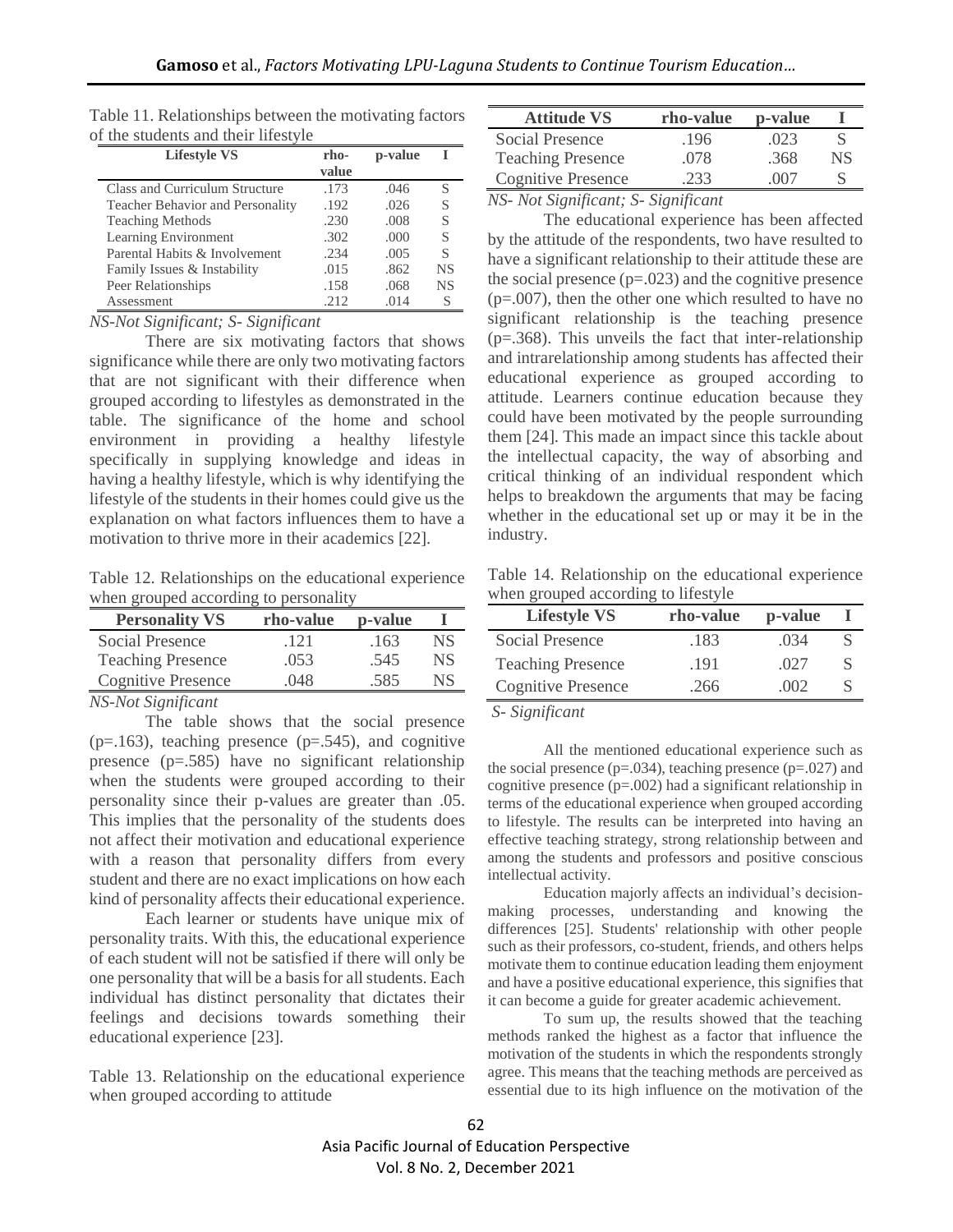tourism students to continue tourism education despite the presence of COVID-19 pandemic. In contrast, the teaching presence in the students' educational experience ranked last among the other variables. This implicates that there is a great need to improve and provide an increased quality plan on the educational experience of the students when it comes to the teaching presence to achieve success and standards in the industry. The increased quality plan includes the academic proficiency, and the center of excellence wherein academic proficiency focuses on the way of the delivery of the quality education while center of excellence aims to provide facilities and unique features to better the educational experience of the tourism students and be recognized as the center of excellence when it comes to providing tourism education.

As a result of the study, the researchers came up with an increased quality plan. The key results area both the present and the future, the objective, strategies to be implemented for the present and future key results area, and the persons involved are indicated in the increased quality plan. Each key results area corresponds to the objectives of the study.

#### **CONCLUSION AND RECOMMENDATION**

The study revealed that according to their psychographic profile, the respondents are still inclined to continue studying tourism at this time of pandemic to pursue academic success. In terms of the factors that are influencing their motivation in continuing tourism education, most of the students only responded strongly agree and agree on the statements provided therefore, these factors influence their perception and motivation towards continuing education. In terms of social presence, the students are highly satisfied with the relationships they built. while for teaching presence, the respondents are satisfied with the overall experience. lastly, in cognitive presence, it shows the students satisfaction with their educational experience due to acquired knowledge and lifelong learnings. A significant relationship was found between the factors motivating students to continue tourism education to their educational experience. It is found that the only factor that has no significant relationship is the family issues and instability. From the results, the respondents agreed that there are no significant differences between the Personality and the factors motivating students. Therefore, the personality clearly did not impact the factors When grouped according to educational experience, it was seen to have significant differences due to the reason that institution having an effective teaching strategy, strong interpersonal relationships towards friends and teachers, and positive intellectual of students clearly influences their motivation and educational experience. Based on the findings, the researchers were able to come up with the increased quality plan to broaden the understanding towards education of tourism students during this unprecedented time for the improvement and development of teaching methods and school facilities to improve the students' educational experience.

Quality plans may be able to develop for innovative methods to be adopted in teaching and learning to improve the skills and knowledge. Since continuing education leads to skills, academic performances, and even personal development despite the challenges in the age of COVID-19. The quality plan for the improvement of the students' educational experience can be based on the academic and proficiency planning and transforming the Lyceum of the Philippines - Laguna to be the center of excellence for international tourism becoming global. The quality plan for the enhancement of their learning experience will be brought out by the proposition of the academic planning that will direct the institution to be the center of excellence. Lyceum of the Philippines University Laguna can study and improved the increased quality plan to be able to develop for innovative methods to be adopted in teaching and learning which can be beneficial for the students and professors to improve the skills and knowledge to be competent. Transforming LPU-Laguna to be the center of excellence for tourism specialization can be modified and improved by the administrators before implementing the proposed increased quality plan. Lastly, future researchers may review, conduct similar study, and include variables that are not included in this research to contribute to the College of International Tourism and Hospitality Management of Lyceum of the Philippines University Laguna's quality education.

### **REFERENCES**

- [1] Roberts, M. D., Andreassen, H., O'Donnell, D., O'Neill, S., & Neill, L. (2018). Tourism Education in New Zealand's Secondary Schools: The Teachers' Perspective. *Journal of Hospitality and Tourism Education,* 30(1), 52–64. <https://doi.org/10.1080/10963758.2017.1413380>
- [2] Fong, L. H. N., Law, R., & Ye, B. H. (2020). Outlook of tourism recovery amid an epidemic: Importance of outbreak control by the government. Annals *of Tourism Research.* [10.1016/j.annals.2020.102951](https://doi.org/10.1016/j.annals.2020.102951)
- [3] Saner, T., Bahcelerli, N. M., & Eyupoglu, S. Z. (2016). The importance of practical training in tourism education. *Turkish Online Journal of Educational Technology*, 2016 (DecemberSpecialIssue).
- [4] UNESCO. (2020). COVID-19 Educational Disruption and Response. Unesco.Org.
- [5] Miks, J., & McIlwaine, J. (2020). Keeping the world's children learning through COVID-19. Unicef.
- [6] Abidah, A., Hidaayatullaah, H. N., Simamora, R. M., Fehabutar, D., & Mutakinati, L. (2020). The Impact of Covid-19 to Indonesian Education and Its Relation to the Philosophy of "Merdeka Belajar." *Studies in Philosophy of Science and Education*. <https://doi.org/10.46627/sipose.v1i1.9>